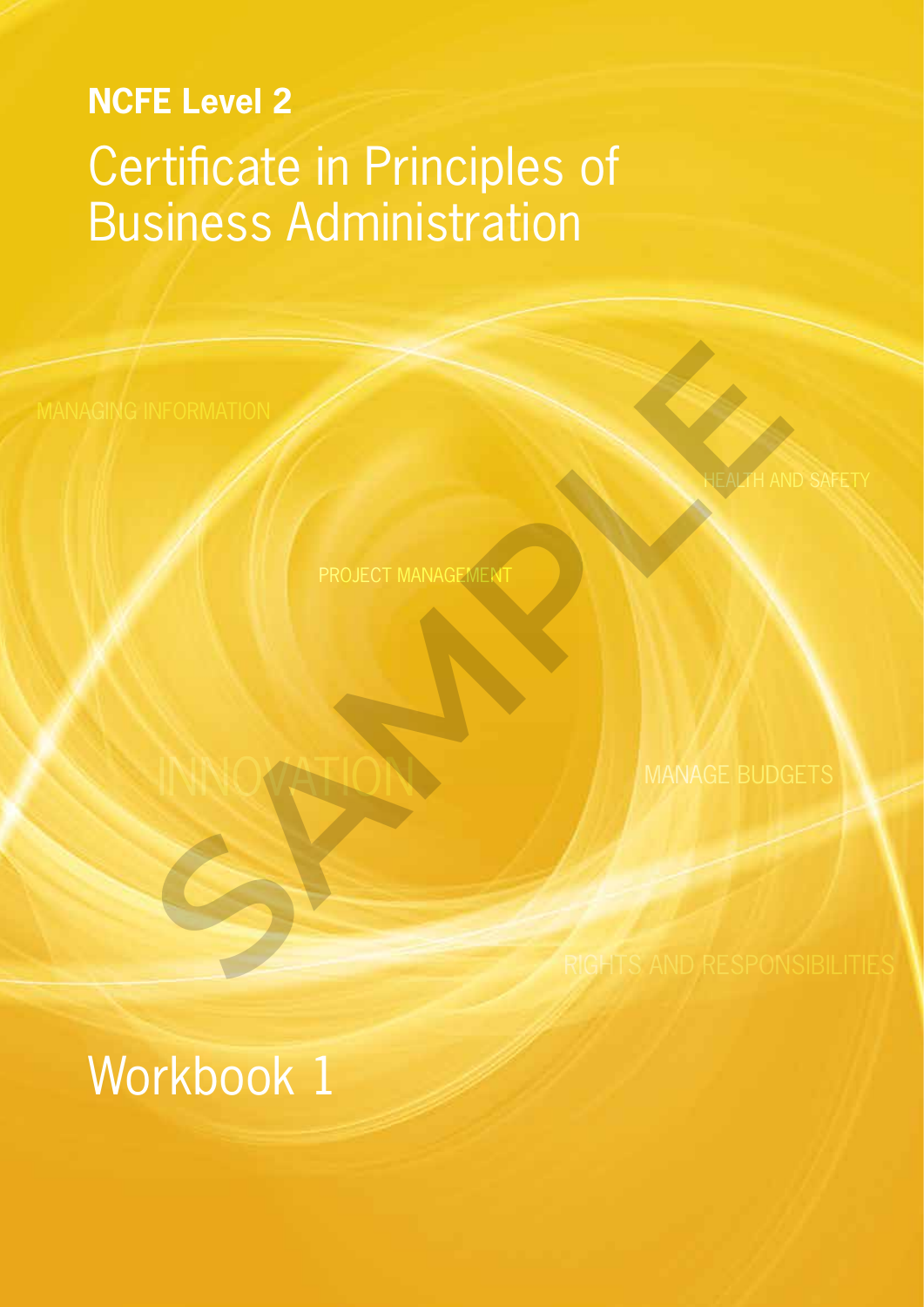This section introduces you to the principles of providing administrative services. You will explore different kinds of meeting and how to provide administrative support for them. You will also look at booking and confirming travel and accommodation, business diaries, office equipment, mail services and the importance of providing good customer service.

# Meetings

#### Please read the following as it will help you to answer question 1a.

Meetings are a daily occurrence for companies of all sizes. They gather together individuals with a shared interest in a topic and allow them to share information. They can also provide opportunities to learn and strategize. A meeting can be held for any number of people, from two to hundreds or even thousands.

## Types of meeting

When you think of a meeting, you may imagine a group of people sitting around a desk talking seriously about something. This is true of a formal meeting, but today there are a lot of different types of meeting, such as videoconference and creative, that take place between a wide variety of people. **Shingset the following as it will help you to answer question 1a.**<br>The read the following as it will help you to answer question 1a.<br>They gather together and action in a topic and allow them to share information.<br>So provi

Meetings generally fall into one of two categories: internal or external. Internal meetings involve business staff, and include team, appraisal and project meetings. External meetings involve staff and non-staff, and include sales meetings with potential clients and meetings with contractors.

The most common meetings include:

### Customer/sales meetings

It is important for companies to meet with their existing and potential customers to build good relationships with them and to showcase their products or services. A customer/sales meeting may involve presenting a 'pitch', which is designed to encourage the client to make a purchase.

These meetings may be held:

- at the potential client's offices
- at the company's offices
- **o** off-site, at a hotel or conference centre
- $\bullet$  online, using videoconference software such as Skype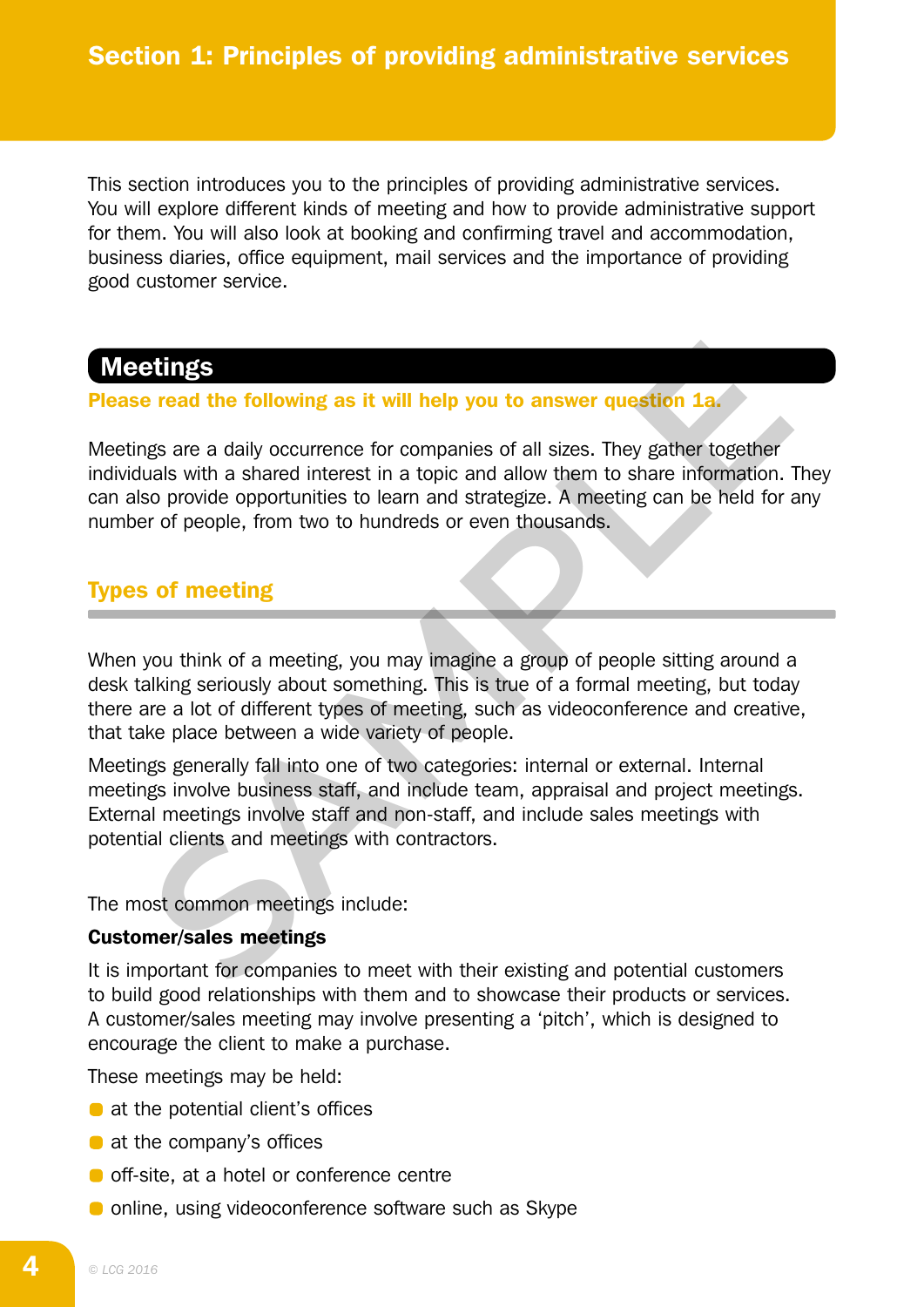#### Project meetings

These meetings start at the beginning of a project and include individuals from each department involved in the project. Project meetings are held regularly throughout a specific time period so that everyone involved can be kept up to date on progress, issues or decisions. These meetings are usually held on-site.

#### Training and skill-building meetings

Continued professional development is an important element of business as it means that employees' skills are up to date, which keeps the business competitive.

Training and skill-building meetings will usually focus on one topic or skill, such as how to use a new order system. Training may be:

- $\bullet$  'in-house' which means it is delivered by a company employee
- $\bullet$  'external' which means that an expert from outside the business gives the training
- **held on- or off-site**

#### Courses can be:

- $\bullet$  held in regular meetings e.g. weekly training sessions or day release
- $\bullet$  intensive, formal courses e.g. a week of training sessions to achieve a formal qualification
- $\bullet$  one-off sessions e.g. when a new service or product is introduced
- $\bullet$  'toolbox' sessions e.g. refresher training on one or two aspects of the job

#### Creative meetings

Not all meetings need to have a rigid agenda; creative meetings usually have a desired outcome called a brief, and attendees will work together to come up with as many different ideas as possible, no matter how wacky or unusual. For example, a business may want to update their 'brand', so a creative meeting may be held to decide on a logo or colour scheme. **ng and skill-building meetings**<br>
ued professional development is an important element of business as it me<br>
mployees' skills are up to date, which keeps the business competitive.<br> **SAMPLE ANT SAMPLE SAMPLE TRANCE SONG THE** 

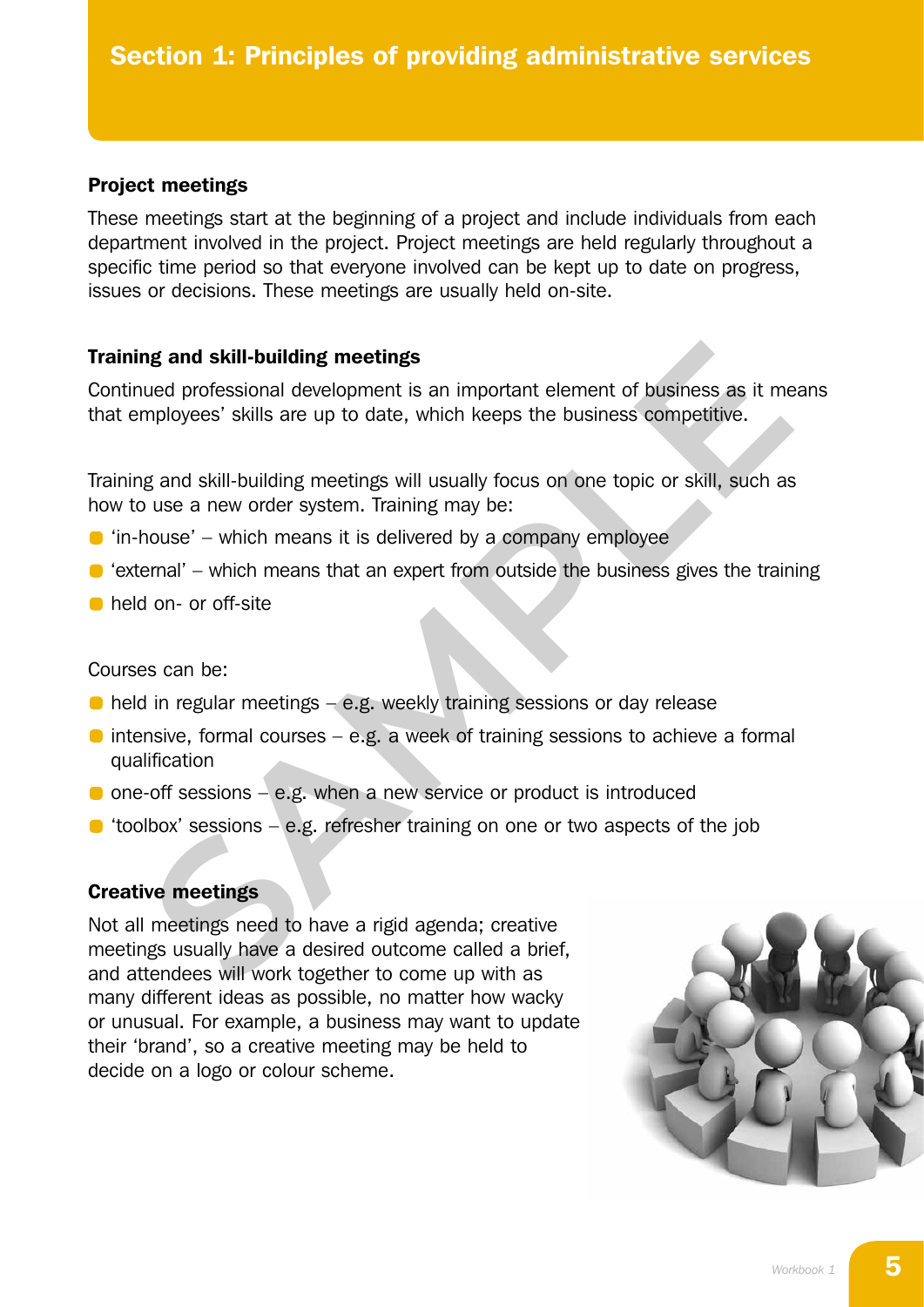#### Team meetings

Team meetings usually include individuals from all levels of a company who work in the same department, or a branch of the same department. They may include directors, team leaders, managers and staff. Team meetings can be:

- held regularly, for example every Tuesday at 9.30am
- **•** held as and when they are needed, for example to review workload or assign new tasks

This type of meeting can cover any topic that affects team members, such as training, progress updates, process changes and general questions. Team meetings are also an opportunity for staff to update team leaders or managers about any issues that have come up.

#### Formal meetings

At a formal meeting there will be an agenda and someone will be appointed to take 'minutes', that is to write down what happened during the meeting. The agenda will be written and distributed to attendees before the meeting. The person keeping the minutes will write down any decisions made or any actions handed out. Minutes are useful because they can be used to create the next agenda.

#### Videoconference meetings

In today's modern business world, telecommuting, or working remotely, is becoming more popular with many businesses as it reduces commute time and increases available work time.

This means that one employee could be in London, while another is in New York and another is in Sydney. Videoconferencing, an online meeting using shared screens and webcams, is an effective way of bringing employees together in a meeting environment, no matter where they are located. Videoconferencing allows individuals to see and hear each other and share and view documents, video content and graphics, etc. It assumed that the expectation of the experimentation and the experimentation of the sample to statistic tasks<br>
specifies, process changes and general questions. Team meetings are also<br>
solventiny for staff to update team

Staff involved in a videoconference meeting will need:

- **a** a device (phone, tablet, computer) with a camera and a microphone
- **a** fast Internet connection
- **a** a quiet location, as microphones tend to pick up background noise

The downside of remote working is that it can be quite lonely and inconvenient for team and client meetings.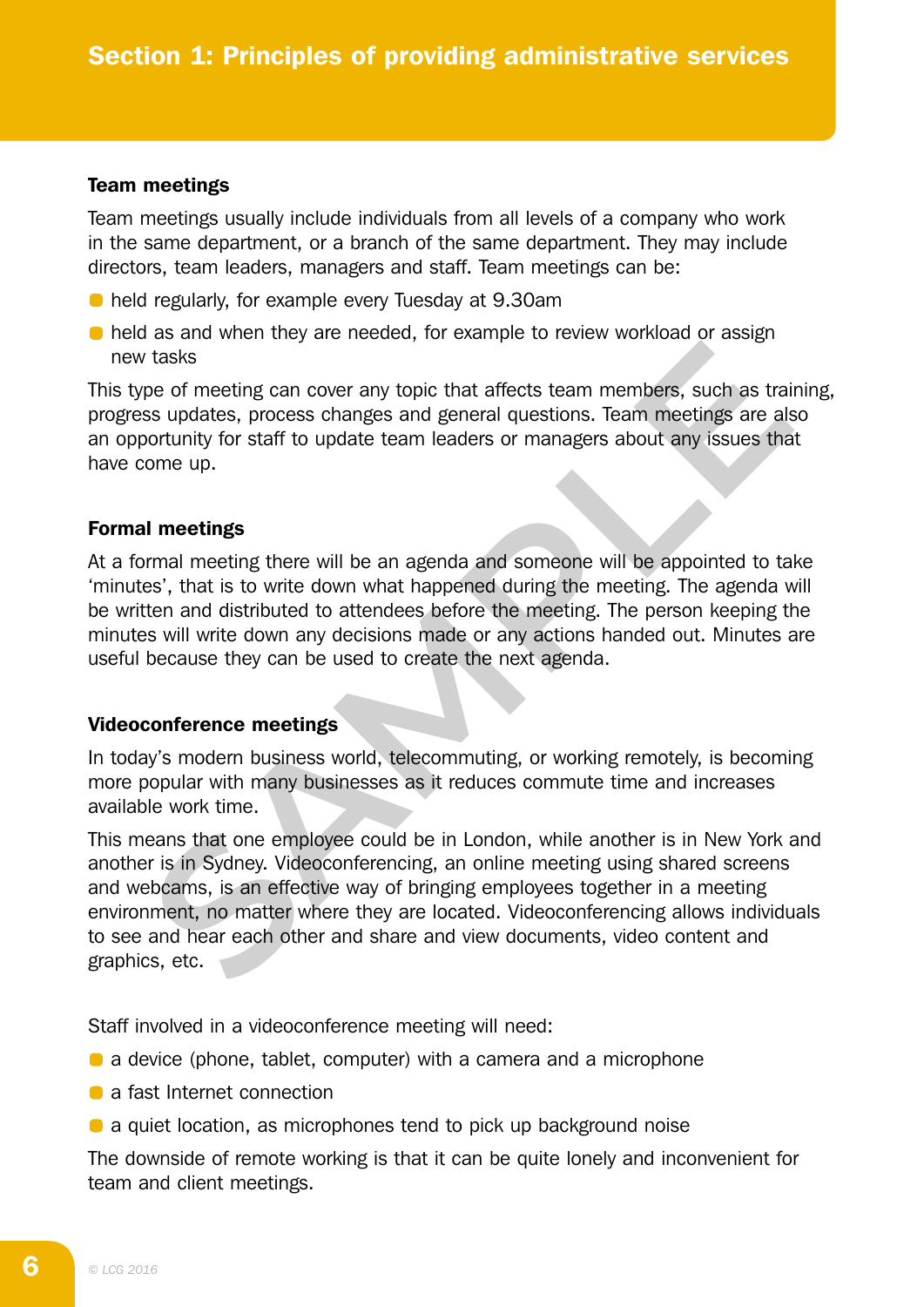#### Appraisal meetings

Appraisal meetings are set up to discuss job performance and are usually held on a one-to-one basis between an employee and their direct supervisor. It is common for all members of a business, including directors, to be appraised to ensure they are performing to agreed standards. Appraisals are usually held annually, but can be held as often as a supervisor deems necessary. Topics may include:

- a review of performance against job description
- a review of existing objectives and targets
- setting and agreeing new objectives, targets and goals
- **C** career development and potential for promotion
- **O** personal issues

#### Supplier meetings

As well as providing a service to its own customers, a business will also need to buy services from other companies, for example Internet access and electricity. As part of an annual budget review, a business may meet with suppliers to check they are getting the best deal possible. It may also be necessary to set up meetings with possible new suppliers to discuss terms and prices. view of performance against job description<br>view of existing objectives and targets<br>ing and agreeing new objectives, targets and goals<br>ser development and potential for promotion<br>conal issues<br>are revelopment and potential

Businesses will also need to meet with accountants, bank managers and other suppliers that are essential to its success.

### Director, trustee and shareholder meetings

Just as teams within a business meet regularly to discuss progress and address general issues, the team with overall responsibility for the business, i.e. directors, trustees and shareholders, also need to get together to maintain control.

A company may have a board of directors, who will meet on a regular basis to look in depth at the company's finances, market position, strategy and objectives.

A charity is governed by a board of trustees, which has overall legal responsibility. Trustees will meet to discuss the business's mission and purpose, perform organisational planning, manage resources and monitor programmes and services.

When you buy a 'share' of a company you become a shareholder, which means you own part of the company and play a part in any major decisions that are made. Small companies may only have a couple of shareholders, but large companies, such as Facebook, have many thousands. Shareholders are invited to the Annual General Meeting (AGM) where they will discuss and vote on aspects of the business.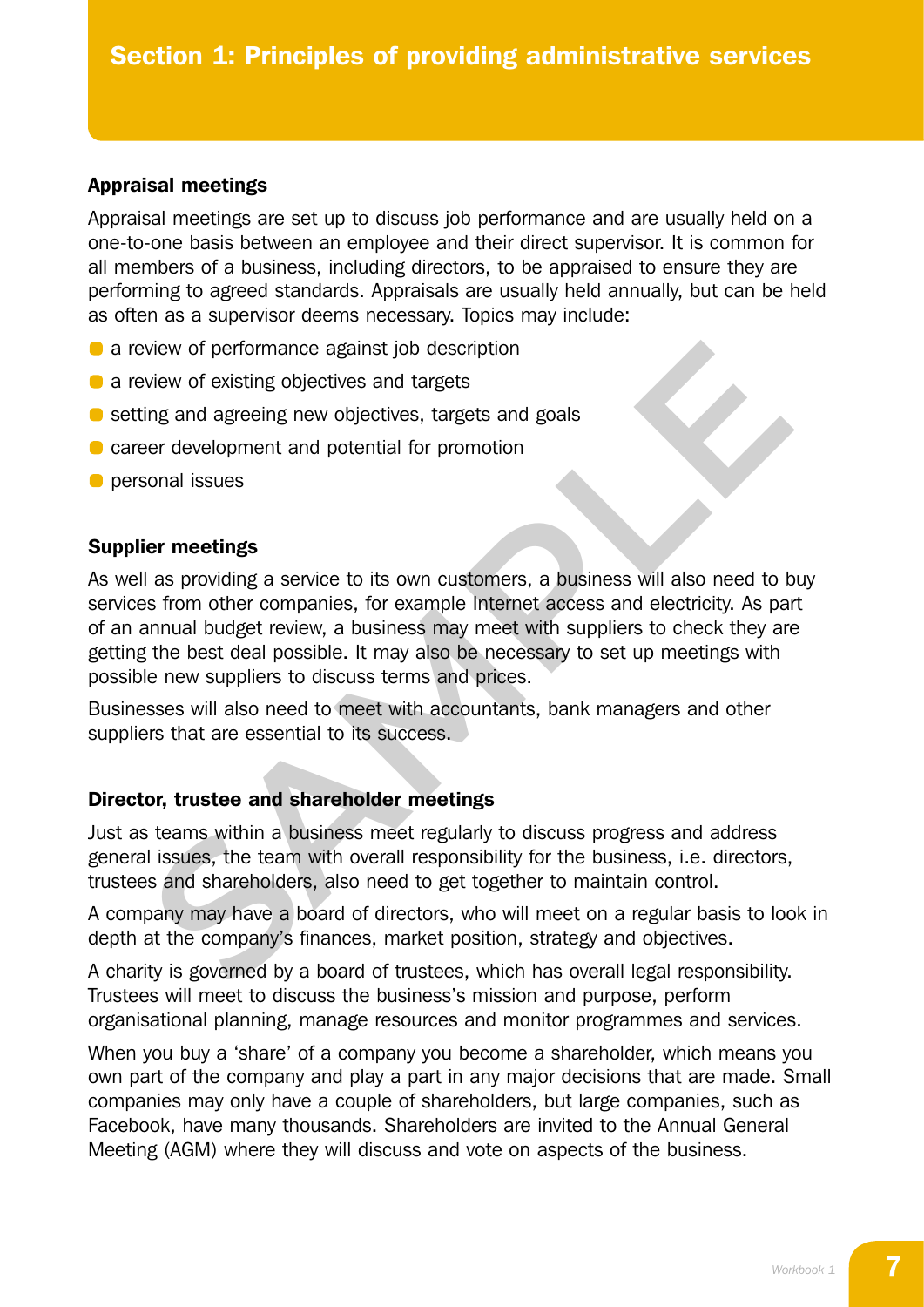# Providing administrative support for meetings

Please read the following as it will help you to answer question 1b.

Once a meeting has been called, a number of tasks need to be completed before and during the meeting to make sure it runs smoothly. For example:

- **budget** for venue and refreshments, etc.
- $\bullet$  venue is the venue (meeting room, conference room, hotel conference space) available and booked?
- invitations ensure all attendees have received an invitation. Contact anyone who hasn't responded to find out if they will be attending. Ask if there are any special access or dietary requirements. Provide directions to venue given in the mean transformation of the mean transformation of the mean transformation of the mean transformation and booked?<br>
Hen is the venue (meeting room, conference form, hotel conference space lable and booked?<br>
Also
- $\bullet$  furniture are there enough tables and chairs for all attendees?
- $\bullet$  technical equipment e.g. connections for projectors and laptops, extension cords; screens, microphones, sound system, videoconferencing system all work
- $\bullet$  special access requirements e.g. ramps and space for wheelchairs
- $\bullet$  catering e.g. tea, coffee, water, snacks or meals
- $\bullet$  security and car passes if the meeting is at a secure site such as a military base
- **a** attendance list and name badges for all attendees
- $\bullet$  agenda a list of points to be covered, usually produced by the person holding the meeting. Ensure it is distributed to all attendees and that there are spare copies
- $\bullet$  copies of the minutes of the last meeting e.g. to hand around in a formal meeting to be agreed and signed; for people to check that previously agreed points have been actioned
- $\bullet$  briefing notes information that attendees should read before or after the meeting
- $\bullet$  stationery e.g. pads and pens
- literature e.g. notes, reports, workbooks, forms or brochures. Ensure there are enough copies and spares
- $\bullet$  ensure meeting is not disturbed by phone calls arrange for calls to be rerouted or sent to voicemail
- make arrangements for a photocopier to be available during the meeting, in case additional copies need to be made
- $\bullet$  take minutes audio record the meeting, if necessary, so no points are missed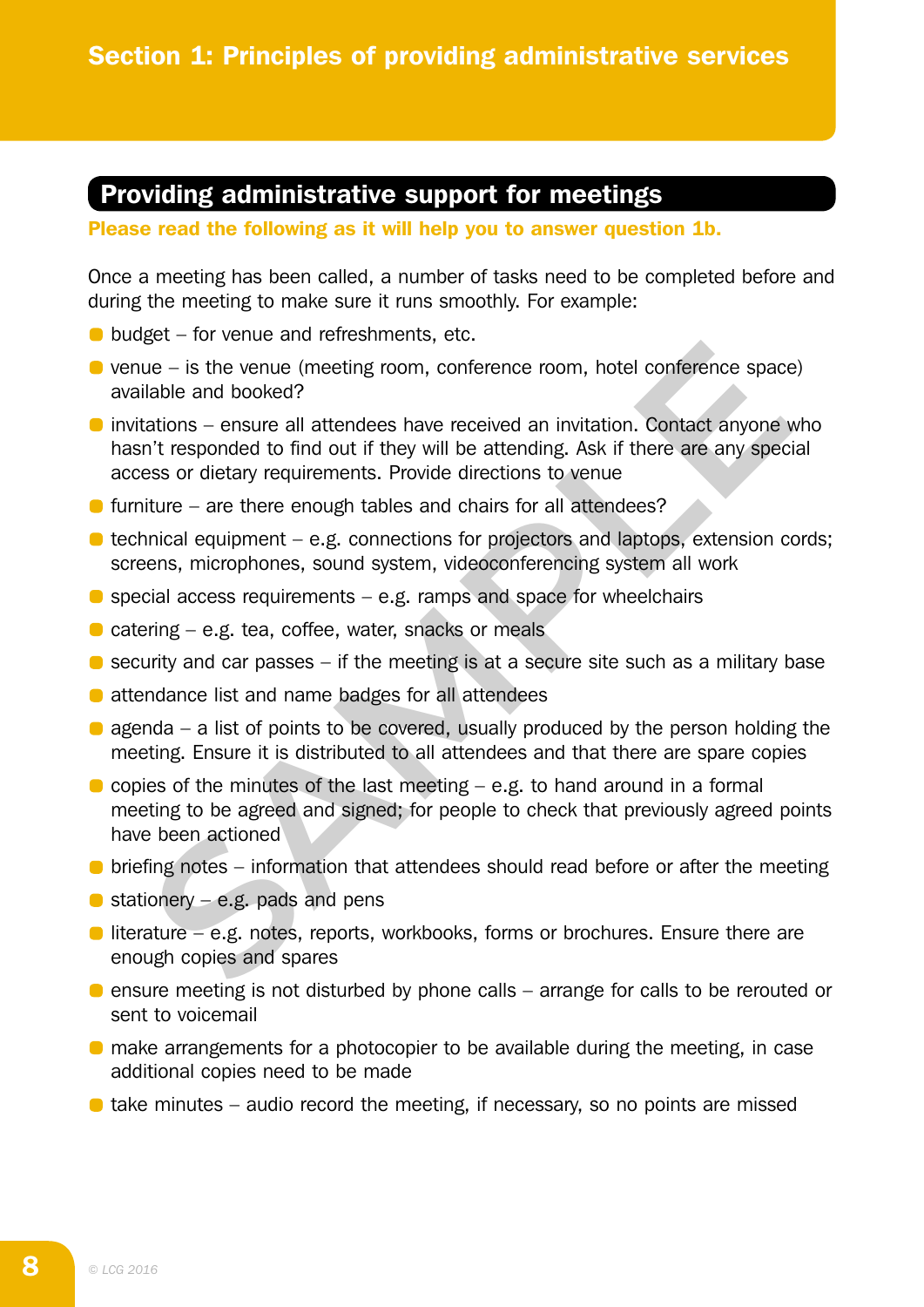When organising a meeting, there are a lot of factors to take into account to ensure it runs smoothly. It is important to gather as much information about each factor so that the meeting can take place at the right time and venue and the correct people are invited.

# Organising meetings

#### Please read the following as it will help you to answer question 1c.

Organising meetings can be complicated and time-consuming, depending on where they are, how big they are and what support resources are need. When organising a meeting, it is important that the four Ws are asked and answered: **ENTERT AND SET AND SET AND SET AND SET AND SET AND NON SET AND NON-ROBOTT AND SOLUTION SET AND NON-ROBOTT SET AND SET AND SET AND SET AND SET AND SET AND SET AND SET AND INTERTATION IS (SET AND SET AND SET AND SET AND INT** 

- **When** will the meeting take place?
- **Where** will the meeting happen?
- **Who** is coming to the meeting?
- **Which** resources and facilities are needed?

#### When will the meeting take place?

It is important to know the date and time of the meeting, as well as how long it will last. This means that:

- the room can be booked or reserved
- $\bullet$  people can be invited to the meeting
- **P** resources can be arranged
- **O** people know how long the meeting is expected to run
- $\bullet$  time zones can be checked for international videoconference

#### Did you know?

- **In America, 11 million formal business meetings are held every day.**
- **Employees spend almost 40% of their time at work in meetings.**
- **25% of time spent in meetings is wasted on unrelated topics.**